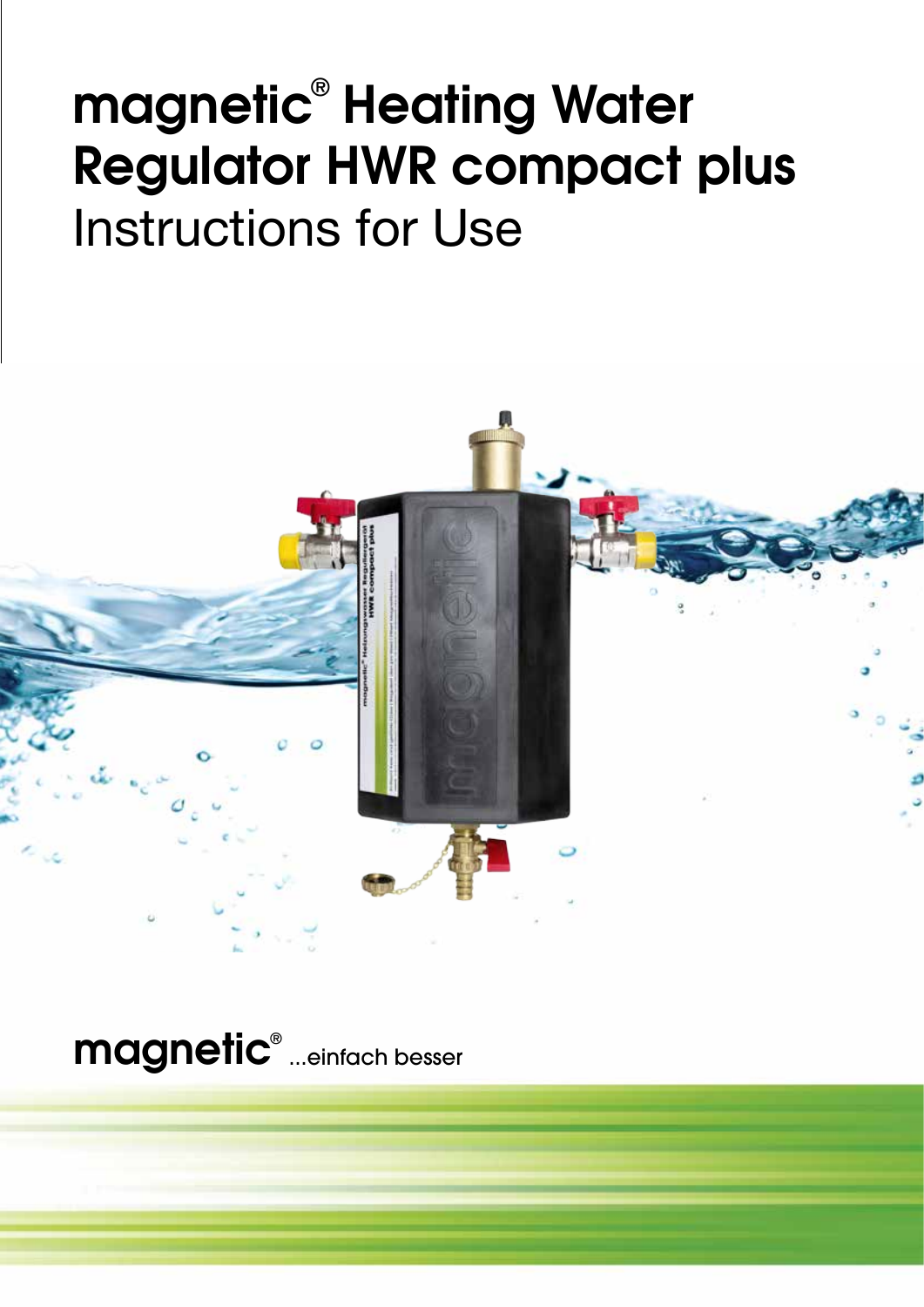magnetic GmbH & Co. KG Am Richtbach 5 D-74547 Untermünkheim

Tel. +49 79 44 9 41 99-0 Fax +49 79 44 9 41 99-19

info@magnetic-online.de www.magnetic-online.de

Managing Shareholder: Michael Bader

VAT ID No.: DE 255 018 730 Commercial Register No.: HRA 571362

Version:2017 / 10 BA HWR compact EN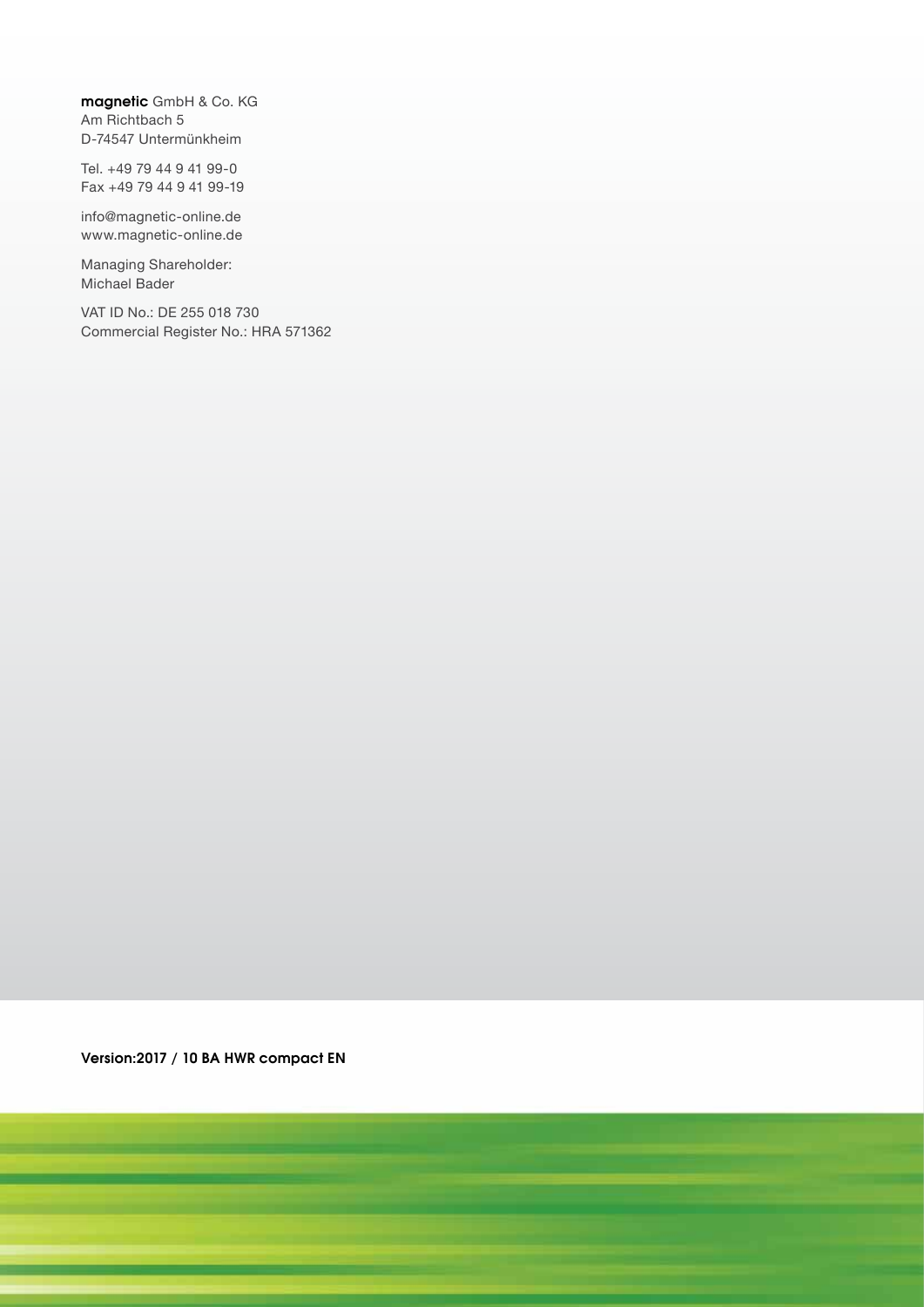## magnetic**®** HWR compact plus

## Heating Water Regulator

## **Contents**

| Data and dimensions <b>contract to the contract of the contract of the contract of the contract of the contract of the contract of the contract of the contract of the contract of the contract of the contract of the contract </b> |  |
|--------------------------------------------------------------------------------------------------------------------------------------------------------------------------------------------------------------------------------------|--|
|                                                                                                                                                                                                                                      |  |
| System water requirements / Slude removal                                                                                                                                                                                            |  |
| Anode replacement <b>Anode Transformation of the Contract of Anode Transformation</b> and the Anode replacement <b>Anodesis</b>                                                                                                      |  |
|                                                                                                                                                                                                                                      |  |

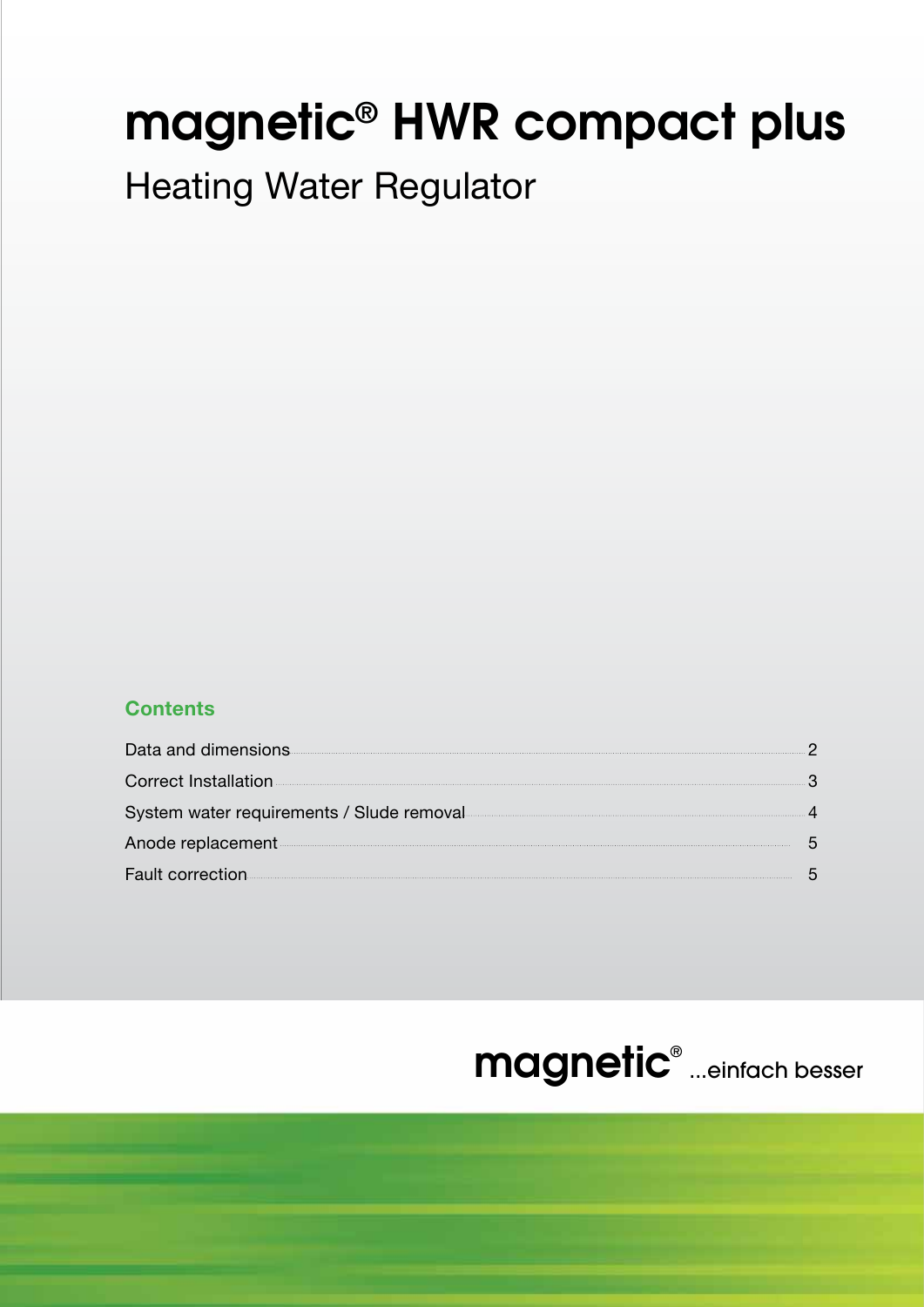

The magnetic HWR compact plus is the compact solution for all diffusion-tight systems with a system water content of up to 500 litres.

## **Data and Dimensions**

#### Boiler material: chrome steel V4A

| Dimensions in mm<br>A Total height | HWR compact plus<br>290 mm |
|------------------------------------|----------------------------|
| D Installation length              | 180 mm                     |
| Performance Data                   |                            |

System water content:  $<$  500 l Flow rate (direction not fixed):  $<$  3 m<sup>3</sup>/h Coupling size: 3/4 " Max. operating pressure:  $\leq 6$  bar Max. Temperature:  $\leq 90^{\circ}$  C

#### Scope of Supply:

#### 1. Brass head

- 2. Reaction vessel, stainless steel
- 3. Insulation with high-power magnet
- 4. 2x ball valves with screw coupling ¾"
- 5. Flushing tap 1/2
- 6. Quick-action vent

#### **HWR compact plus** Flow resistance



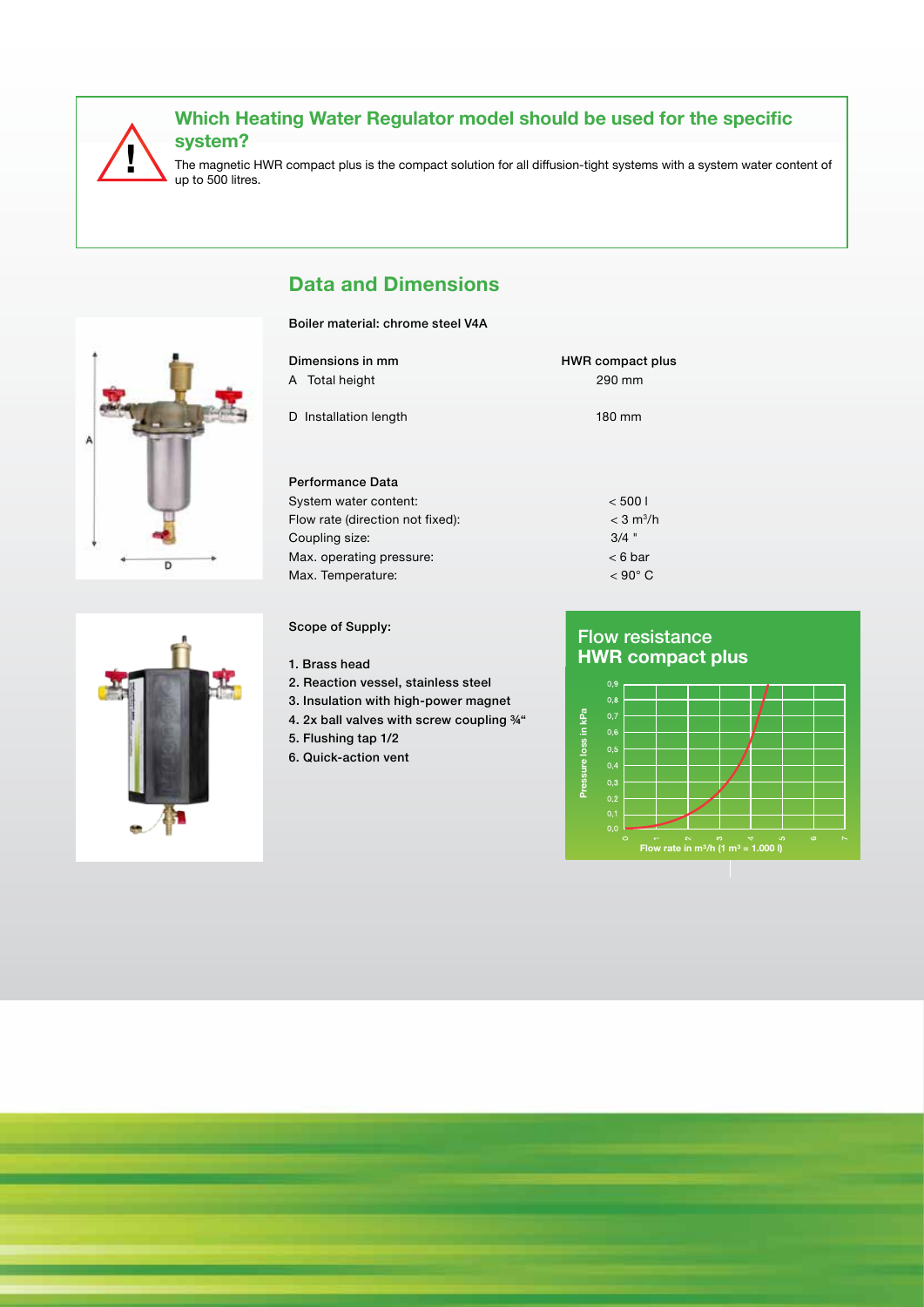



## **The correct installation**



#### 1. Installation in main supply line

The magnetic® HWR plus should be installed in the main supply line (full flow) of the heating system for a maximum removal of micro gas bubbles. Circulating impurities will then also be filtered out well via the supply line.

| Degassing | Anode protection | Sludge removal |
|-----------|------------------|----------------|
|           |                  |                |

#### 2. Installation in a system segment (Group)

The magnetic® HWR plus can be installed in the group circulation if the source of the oxygen diffusion is known (e.g. the floor heating group).

| Degassing | Anode protection | Sludge removal |
|-----------|------------------|----------------|
|           |                  |                |

#### 3. Installation in the bypass

The magnetic® HWR plus can be installed in the bypass. A flow rate meter must then also be used. The degassing and filtration performance reduces as the partflow reduces.

However, the water conditioning by the sacrificial anode is still effective down to a minimum flow rate of 2 l/min.

| Degassing | Anode protection | Sludge removal |
|-----------|------------------|----------------|
|           |                  |                |

#### 4. Installation in the main return line

The magnetic® HWR plus can be installed in the main return line if the function of the sludge collector is more important. The water conditioning by the sacrificial anode is also effective in the return line but micro gas bubbles can hardly be removed (suitable for thermal pump heating systems).

| Degassing | Anode protection | Sludge removal |
|-----------|------------------|----------------|
|           |                  |                |

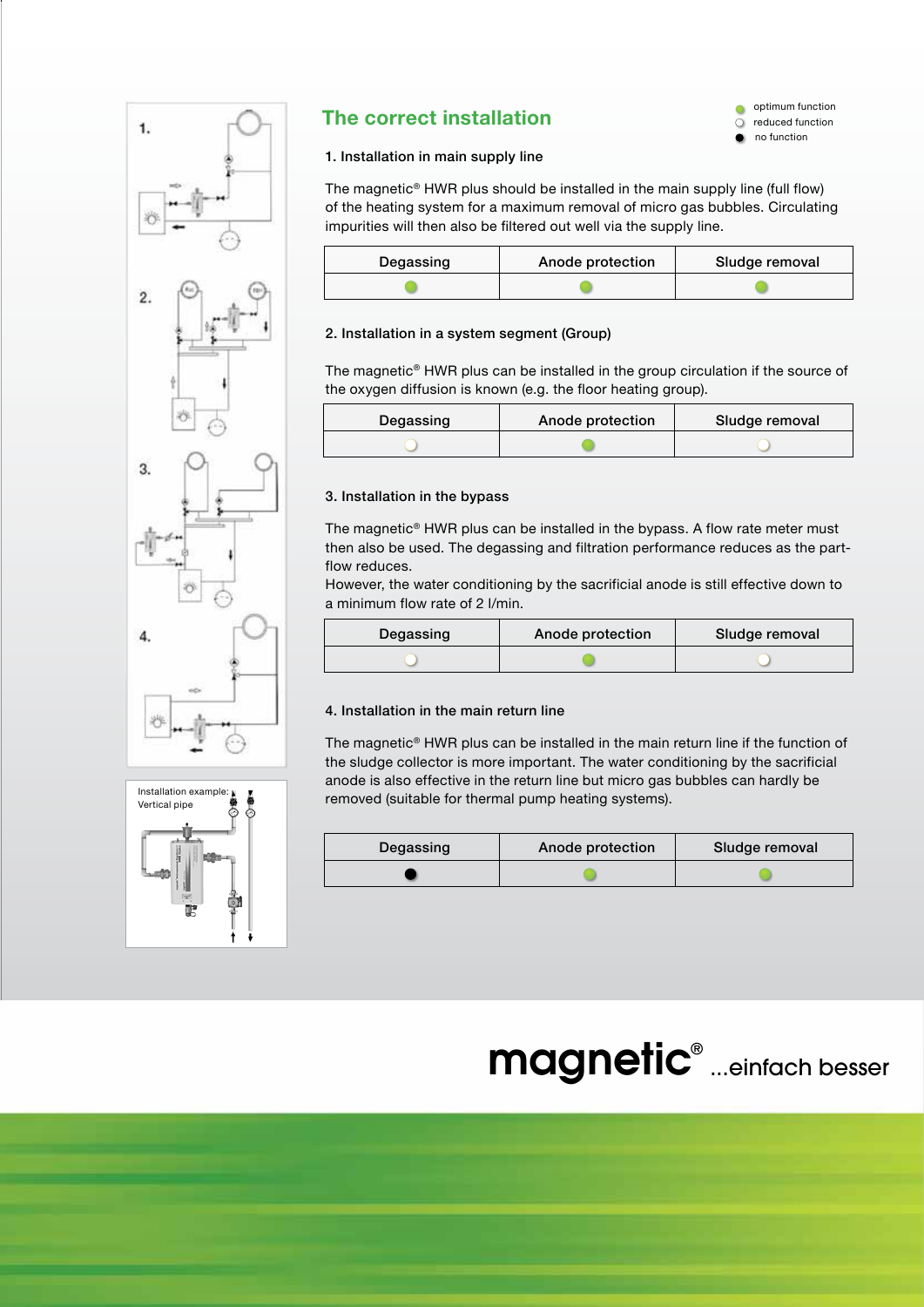## **System water requirements**

#### No chemical water additives

The magnetic® Heating Water Regulator may not be used in combination with chemical water additives. Corrosion inhibitors can impair the disintegration of the sacrificial anode and produce undesired chemical compounds. Inhibitor residues must be removed by a thorough cleaning of the heating system water before an HWR device is used. Suitable for that is a dispersing cleaner, like the magnetic® Cleaner for Heating Systems.

#### Rinsing of sludgy systems

l

Systems that have so much sludge that hydraulic problems occur should be flushed before the installation of the HWR plus.

The boiler and any hot water tank must also be flushed. Damage can occur under large deposits of limescale and corrosion residues in the boiler despite protective measures because the heat exchange and the water circulation are impaired there.

### **Sludge removal on HWR compact plus**

- 1. Remove the insulation with the high-power magnet
- 2. Close the ball valve on the inlet
- 3. Close the ball valve on the outlet
- 4. Screw off the vent
- 5. Remove the lid on the flushing tap
- 6. Hold a bucket close under the HWR compact plus and 13. Screw on the vent then open the flushing tap
- 7. In the case of a blockage, clear the blockage with a screwdriver
- 8. Release the vacuum with pressure on the air valve
- 9. Connect the filling hose to the flushing tap
- 10. Hold the air valve pressed or screw on the vent
- 11. Fill the HWR compact plus with fresh water and repeat steps 6-8 until the HWR is clean. Then proceed with a filled HWR.
- 12. Close the flushing tap and the lid
- 
- 14. Open the ball valve on the inlet
- 15. Open the ball valve on the outlet
- 16. Install the insulation with the high-power magnet

## **How often should the sludge removal be done?**

Corrosion residues that are carried along with the water flow settle in the HWR plus and must be removed in the maintenance phase.

A too frequent sludge removal is undesired because it promotes the oxygen corrosion.

Fresh water contains about 100 times more oxygen than that permissible in the heating system for proper operation.

You should therefore note the amount of collected sludge and adjust the sludge removal intervals accordingly. A sludge removal from the HWR plus should not be done more than twice per heating period and should not be done less often than once every 2 years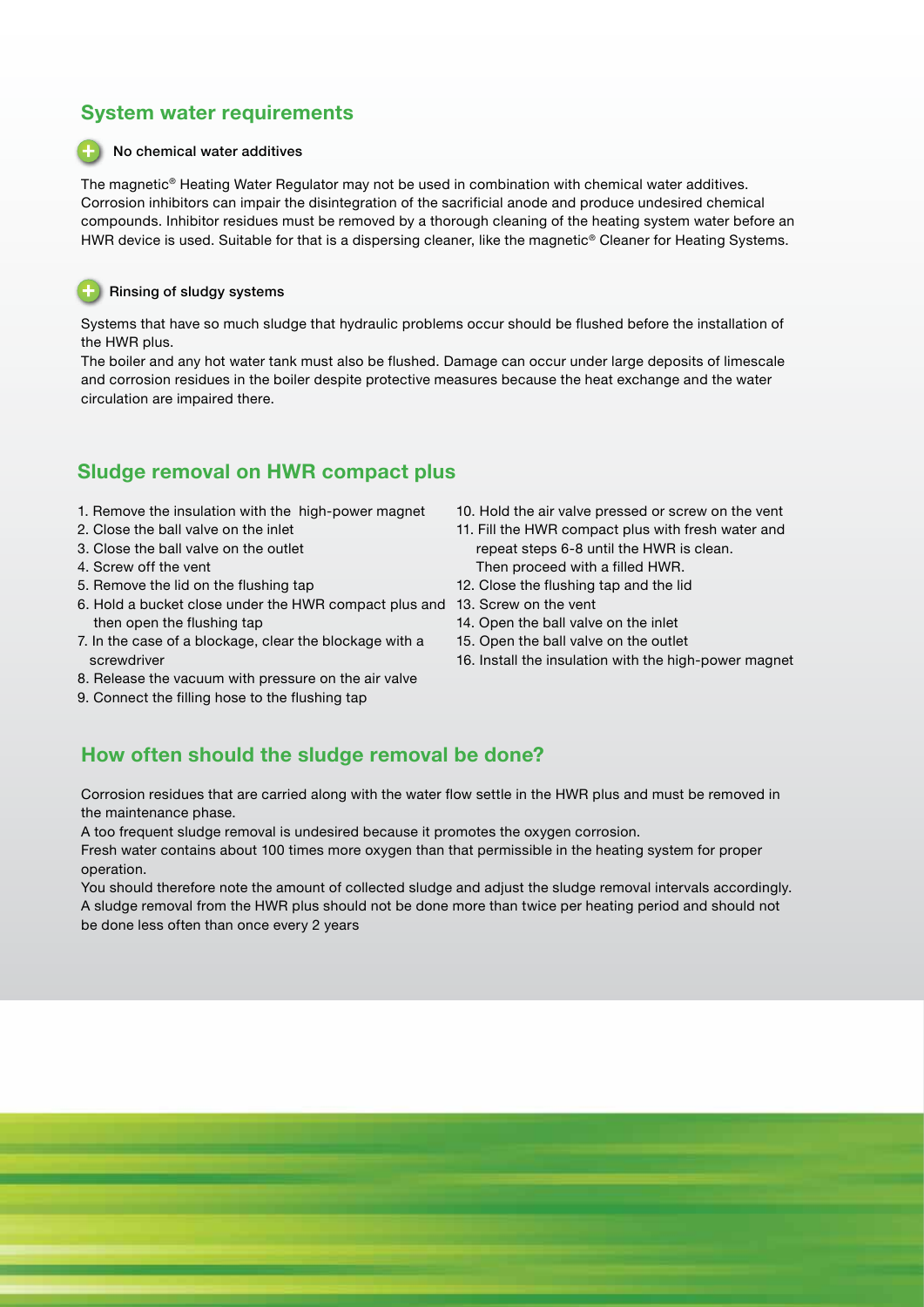### **Anode replacement on the HWR compact plus**

- 1. Close both ball valves
- 2. Remove the insulation
- 3. Screw off the reaction vessel
- 4. Screw the protective anode out of the fastener
- 5. Screw in the new protective anode
- 6. Install a new seal
- 7. Screw on the reaction vessel
- 8. Open the ball valve on the inlet
- 9. Open the ball valve on the outlet
- 10. Install the insulation



## **Troubleshooting**

#### **Remedy** We recommend a complete system rinsing before the installation of the HWR plus if the system water is contaminated with chemicals. Before the installation, old heating systems must be checked for hidden corrosion damage, which can be hidden by deposits (boiler return flow in the horizontal area, rust bubbles on pipes and distributors). The loosening of deposits by the HWR plus can result in water escaping from the system in the case of hidden corrosion damage. Check that the expansion vessel is OK. Check if a circulation through all system parts is taking place. All system parts must be flushed if that is not possible. Check if the HWR plus model was selected in accordance with our recommendations and is correctly installed. Has the maintenance taken place? Contact us to arrange a water analysis for fault correction. **Before installation** Chemical contamination Prior damage due to corrosion **After installation** High oxygen ingress is occurring System water is not clear after one year Corrosion and sludge formation are occurring